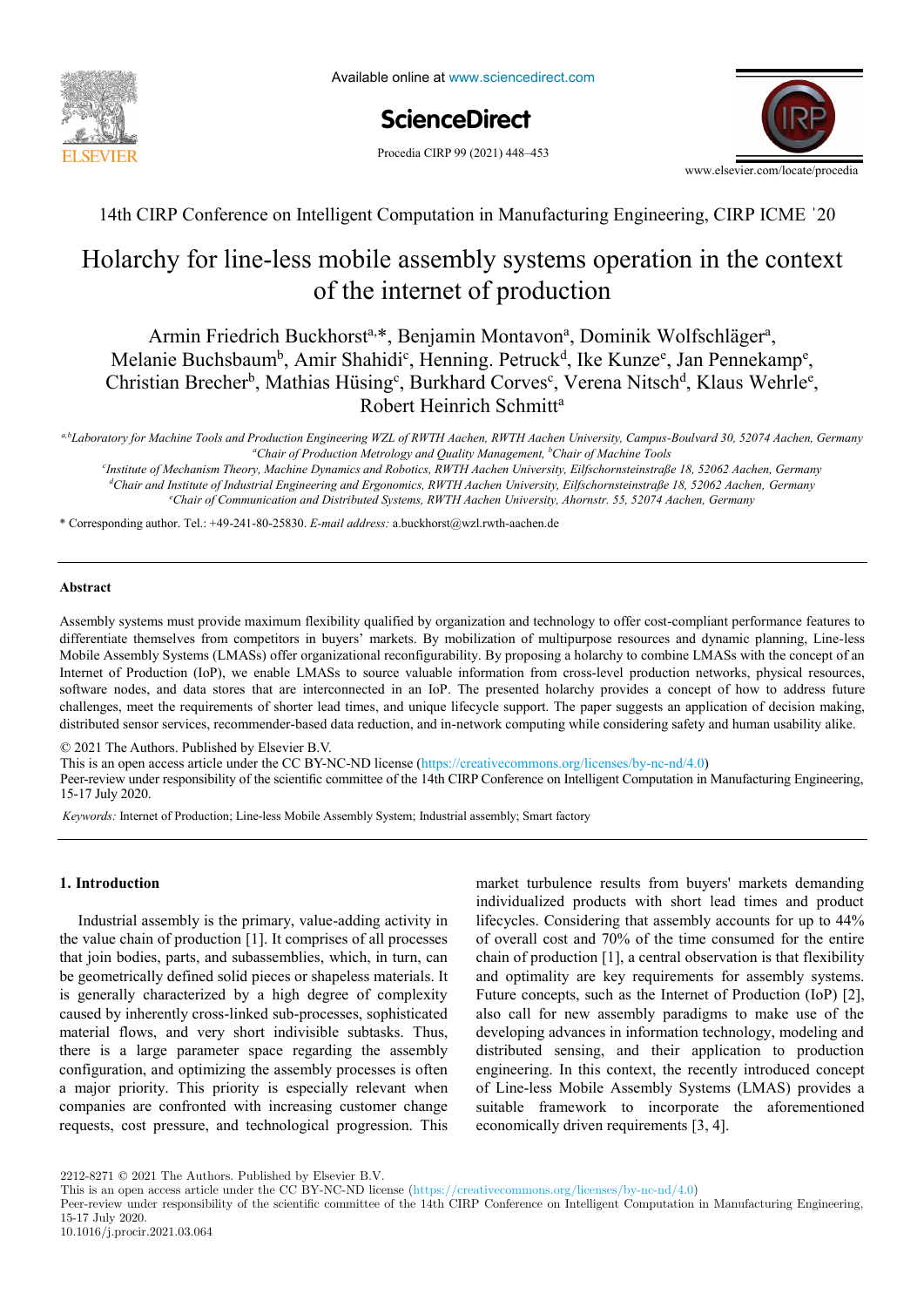**Contribution.** In this paper, we introduce a cross-level service-based holarchy, ranging from the overall planning on the MES-level to operation execution on the field level, to enable a responsive production. Our framework is especially suitable for *LMAS*-driven assembly environments as it incorporates all relevant key enablers and data sources to also satisfy the requirements of tomorrow's smart factories.

Paper Organization. Sec. 2 summarizes assembly requirements and technological enablers before classifying them. Sec. 3 introduces our novel holarchy, which follows the principles of service orientation and Holonic Manufacturing Systems (HMSs). In Sec. 4, architectural prototypes highlight the feasibility of our holarchy. Sec. 5 concludes the paper.

#### **2. Industrial Assembly in the Internet of Production**

Terminology in the *IoP* context is introduced and requirements of assembly systems in turbulent environments are identified. The *LMAS* paradigm is explained, which offers novel possibilities to meet functionality, flexibility, and optimality requirements. To implement this paradigm in practice, the *IoP* provides enablers but simultaneously requires further research.

#### *2.1. Preliminaries: CPPS & IoP*

This work integrates into the framework of the *IoP*. Its vision is to create flexibility and cross-domain collaboration by providing contextual and semantic production, development, and user data in real-time and at adapted granularity [2]. It further describes a future information system architecture corresponding to the Industry 4.0 vision [5] for Cyber-Physical Production Systems (CPPSs) in smart factory networks. *CPPS*s intend to dissolve the traditional layer-to-layer communication found in pyramidal architectures [6]. They build upon the Industrial Internet of Things (IIoT), respecting the inherent production engineering challenges, i.e., wider parameter ranges, but limited available data compared to other domains. *CPPS*s are characterized by the duality of virtual models (cyber) and real-world (physical) assets as sensors and actuators combined with interoperable information technologies requiring no human intervention to generate and exchange, data in industrial contexts for analysis or operations reasons [7, 8]. Assets act as individual agents, which are arranged hierarchically. The virtual representation of these assets and the production data contribute to Digital Shadows in the *CPPS*, which are context-dependent data traces that answer to manufacturer needs. They are provided across life cycles, create data and knowledge bases for model extraction [9], and are used for data analytics [10] as well as decision and control tasks [11]. The assembly system represented by one or more Digital Shadows (DS) has general requirements, which are described in the next section.

#### *2.2. Industrial Assembly System Requirements*

When *CPPS* are created for assembly systems, the following general requirements must be met for a feasible and economical operation:

**Functionality**. For a functional assembly of products, the system must provide the required processes, operations, and activities in the intended quality within the specifications. In a system's design phase for developed and known products to be built on the system, the necessary functional scope is estimated and considered. However, ever-shorter product life cycles affect system cost amortization as functionalities for building so far unknown products have to be anticipated and may be adapted in the system's operation phase [12]. Further, functionality includes reliability and safety. A reliable and safe system is robust against external disturbances and impermissible operating conditions.

**Flexibility**. Flexibility is a non-trivial, multidimensional construct, which refers to the effortless and reversible change in system capabilities, respecting external and internal events [13]. It relates to capacities, functionalities, processes, or planning and control [14]: Flexibility in capacity (scalability) refers to shifting output quantities. Flexibility in functionality (adaptivity) allows for diverse requirements to be met, flexibility in processes (configuration) means similar results can be obtained in different ways, and flexibility in planning and control (agility) refers to changes in assignment and scheduling of the to-be-executed activities. Within those dimensions, range, resolution, and mobility are distinguishing features [15]: Range respects the upper and lower bounds of a flexibility interval, resolution denotes the granularity or intermediate states, and mobility refers to the speed and ease of change between states.

**Optimality**. Respecting the classic conflict of time, quality, and cost [16], an optimal operating point for the system needs to be determined. It has to be in accordance with strategic objectives resulting in temporary quantitative objectives (c.f. [12]). Economic viability is implied, which varies through the choice of the assembly system, considering existing strategic goals and production scenarios. For example, Dedicated Manufacturing Systems (DMS) produce large quantities of low-variant products with low unit costs. However, those are generally inflexible; scaling is achieved by increasing the number of labor shifts and lines. For commodity goods, such an approach is viable, but not for individualized products near a lot size of one.

#### *2.3. Line-Less Mobile Assembly Systems (LMASs)*

The Line-less Mobile Assembly System (LMAS) paradigm aims to fulfill the explicated assembly requirements exhibiting maximum flexibility and bases on three main principles [17, 18]: (1) a sufficiently obstacle-free space, without fixed machines or structural restrictions, has to be provided in the factory building, where assembly operations may be executed at any time and any place (**clean floor approach**); (2) Resources related to assembly move either actively as part of a mobile robot or passively with human or robot help (**mobilization**); (3) Production Planning and Control (PPC) has to be established to create suitable system configurations at factory-, station-, or resource-level as well as associated assignments, schedules, and routes (**dynamic cross-level planning & control**). *LMAS*s are hybrid systems respecting automated and manual operations. Humans exhibit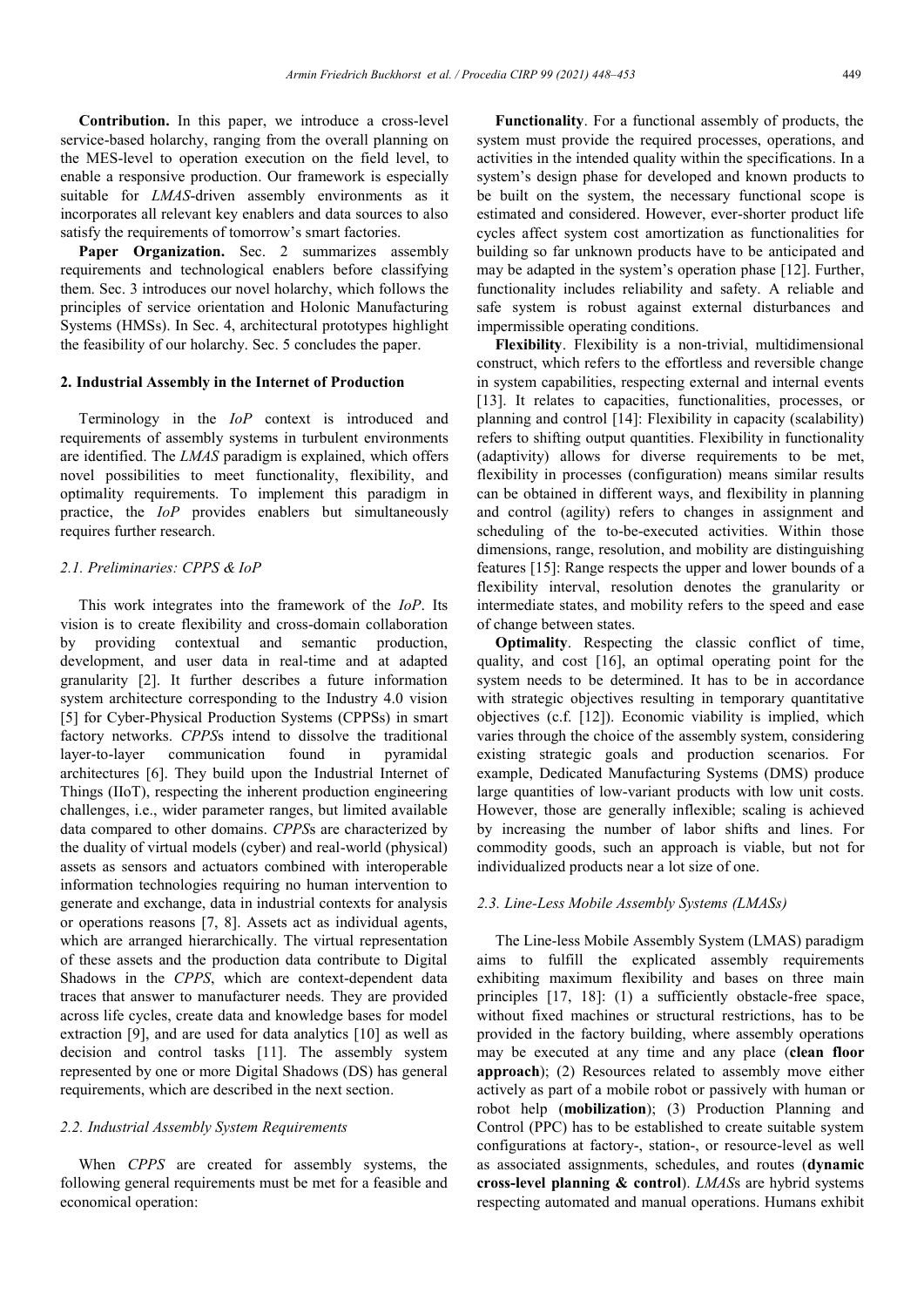similar or better mobility and flexibility features in comparison to multipurpose automation but behave less deterministically. In contrast to Flexible- (FAS), Reconfigurable- (RAS), or Evolvable Assembly Systems (EAS), the unique feature of *LMAS*s is that not only (sub-) assemblies and parts are transported, but also single- and multipurpose machines to constitute temporary stations. The repeated re-allocation of resources (*Flexibility*) is particularly attractive when assemblies' transport efforts are higher than cumulated resource transport efforts. Further, station capabilities have to be respected when assigning product operations to stations (*Optimality*) [4]. After processing, specific stations required for individual products are only dissolved, so that the involved resources can operate with a higher degree of capacity utilization in different stations. Consequently, station capabilities to perform operations are the result of resource emergence (*Functionality)*.

Flexibility is further achieved at different levels and in the dimensions mentioned. *LMAS* scalability is more fine-grained than in FAS and RAS paradigms, as assets can be added individually on resource level in contrast to FAS's and RAS's station level. Thus, capacity increase can be performed on a smaller scale. Adaptivity is implemented on the resource level using multipurpose automation and suitable algorithms to allow process parameters to be adjusted to the situation. System's configuration is executed repeatedly on all three abstraction-levels, as the resources are temporarily equipped with suitable tools or fixtures and combined to form processing stations. On factory level, the locations of these stations are only temporary, allowing to reduce total efforts and distance traveled. Agility is an inherent property of *LMAS*s' dynamic cross-level planning and control.

*To operate this novel paradigm in production practice, further research is required concerning the assets of CPPS.* Even though the automation pyramid is increasingly disintegrating, IT services for operations are required that handle Manufacturing Execution Systems' (MES) tasks. Three models are important constituting this functionality: (1) An overarching regulatory framework is needed respecting the *LMAS* characteristics. (2) An information model (asset model) is necessary to facilitate communication, data exchange, and interpretation. (3) An interaction model allows for the execution or implementation of process flows involving multipurpose automation.

In general, planning and control architectures for the *overarching framework* can be distinguished in hierarchical, semi-heterarchical, and heterarchical approaches [19]. While resources within *CPPS* in general follow a heterarchical architecture flexibility, optimality, modeling, and operation must be able to consider a semantically global scope. Thus, *LMAS*s are inherently semi-heterarchical as resources are required to reach their predetermined targets autonomously. Implementations of semi-heterarchical approaches in manufacturing are found in so-called Holonic Manufacturing Systems (HMSs), denoted as holarchies integrating necessary operations activities in production into self-organizing but codependent hierarchies of subsystems [20]. Its entities are called holons and can be part of superordinate entities while simultaneously representing the comprehensive whole of

subordinate entities when viewed from an internal perspective. Their relationships can change over time.

The required information model provides a structure for the multilateral communication between the participants and the overall PPC; Resources are logically organized at the *LMAS* inherent resource-, station- and factory-levels.

The necessary interaction model involves resource-specific functional models and state machines of the agent nodes corresponding to physical hardware. According to the *IoP*, resources shall be enabled to interpret and fulfill the given targets autonomously. Vendor specifics must be respected.

Status and location of the mobile resources on the shop floor are crucial planning and control information. Thus, metrology for both, direct and continuous measurements, as well as indirect and discrete measurements, have to be considered in framework compilation.

#### *2.4. Internet of Production Enabler and Research Gap*

The current focus of research is the transition of *LMAS*s from an organizational concept to a technical materialization as *CPPS*s. Previous efforts in the *IoP* context produced results, which are a starting point for *LMAS* implementation:

**Computational Power.** Advances in information technology have led to scalable provision of computational power via cloud-, edge-, and embedded-computing [21]. Additionally, hardware-level virtualization allows for a separation of concerns cross-hardware with low management and transfer efforts [22]. *LMAS*s require computational power locally on resources to execute operations and globally to realize NP-hard optimization [17]. The implementation of (local) physical control loops poses further requirements in terms of reaction time and guaranteed (real-time) availability.

**Algorithms.** Artificial Intelligence (AI) and Machine Learning (ML) algorithms allow systems to react appropriately to new, previously unknown situations, increasing autonomy and reliability in the sense of functionality. Performance improvements in algorithms come at a higher computational complexity and thus benefit from the available computing power [23]. In *LMAS*, algorithms enable local and global decision making for agents and nodes.

**Interoperability.** Interoperability is the ability of independent, heterogeneous systems to work together to exchange information in an efficient and reusable way or to make it available to the user without the need for separate agreements between the systems. It is thus integral to the communication between the different components of an *LMAS* and must be integrated into the information model. Industrial protocols have been established; however, further research is needed to incorporate the domain knowledge [24].

**Networks.** While fundamental interconnectivity is trivial, the capabilities of a network connection in terms of bandwidth, latency, and reliability exhibits a conflict of aims, especially for wireless technologies. Although still subject to research, novel technologies, such as 5G, and paradigms, such as in-networking processing [25], are expected to be beneficial to *LMAS* system designs in the near future.

**Human Factor.** Employees in smart factories are not to be rationalized but rather integrated using two ways. Firstly,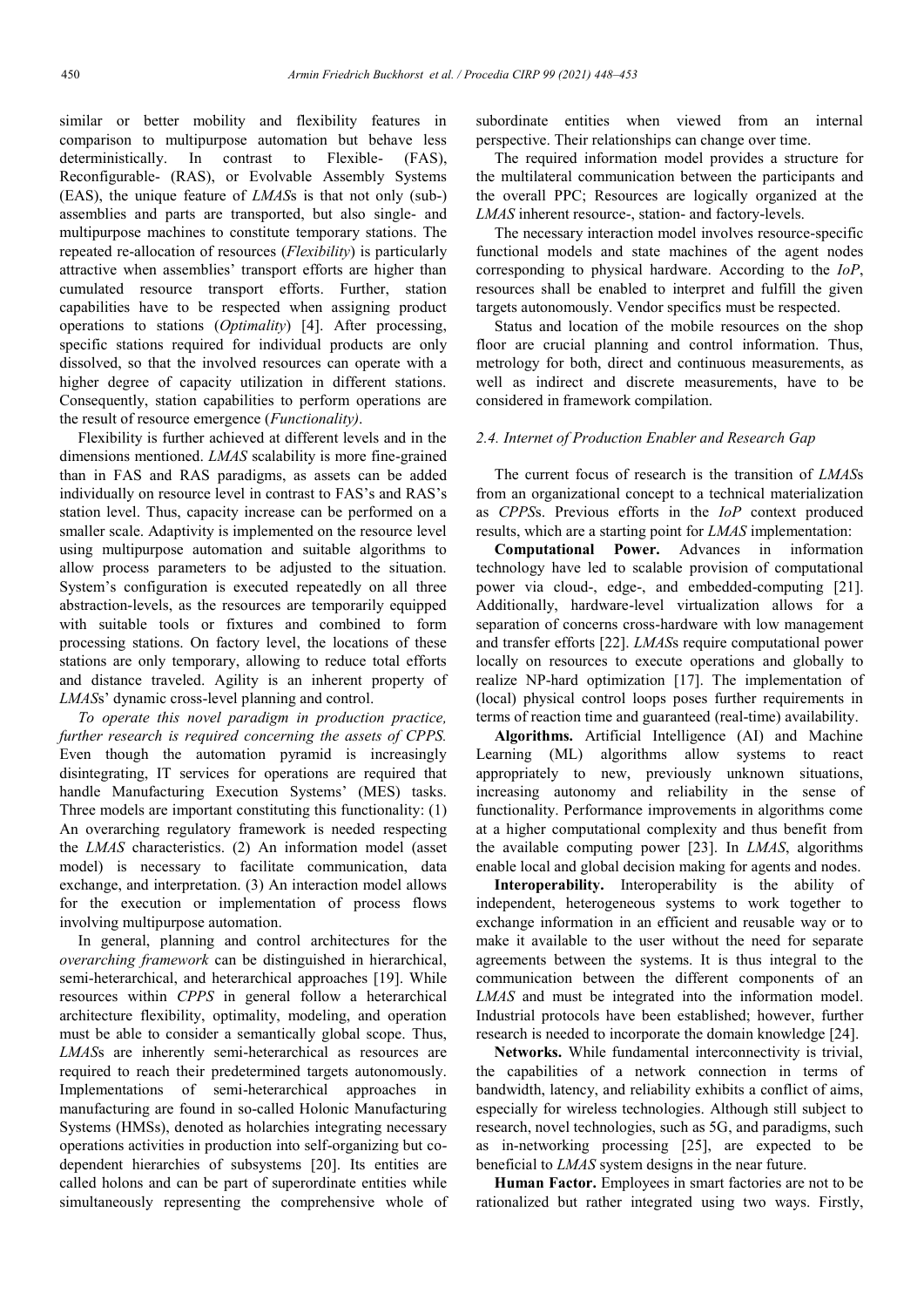certain decisions shall remain a human responsibility, that requires data preparation for decision support. Secondly, operators shall execute assembly operations. For both, information provision can be enhanced by augmented reality. As human-robot collaboration is expected, safety must be guaranteed. For *LMAS* and operator safety, only the relevant areas of the network, where collaboration takes place, must be stopped in case of an emergency. Further, for PPC in *LMAS,* predicting human behavior remains a challenge [18].

**Autonomous Robots.** Multipurpose automation is indispensable for the presented approach. Higher degrees of resource autonomy are required. In unstructured or volatile environments, behavior can be adapted by incorporating additional sensor information. Autonomous guided vehicles (AGVs) and integrated solutions combining 6-DoFkinematics with AGVs exhibit the desired mobility. Collisionfree dynamic motion planning, collaborative path accuracies, and distributed control require further research to satisfy the functional requirements of *LMAS*s.

**Distributed Sensing.** The availability of sensors and metrology systems, which are indispensable to achieve the desired autonomy, is constantly increasing. They are the most prominent representatives of the need for novel data contextualization methods, i.e., reduction, distribution, and audience-oriented preparation of information as well as the transition between local and global scope. Metrology and systems providing precise and real-time location information are a general scientific problem, but a priority for *LMAS*. Especially as resource location is a novel but primary input variable for overall production planning and control.

The key research gap is the integration of the individual enablers and functional blocks to a holistic system. This gap motivates the proposed holarchy in the following section and is complemented by a need for functional models describing data and behavior of components on all semantic levels with the challenge of interoperability.

#### **3. Concept**

The development of a framework to integrate individual enablers and functional blocks into an overall *LMAS* must respect industrial assembly requirements (Sec. 2.2) as well as specific requirements for *LMAS*s (Sec. 2.3). Based on prior *IoP* results and utilizing corresponding technological advances (Sec. 2.4), we propose a holarchy that can provide and use data to describe the functionality and behavior of the different system components. As illustrated in Figure 1, our *LMAS* holarchy exhibits different semantic layers and consists of holons, which correspond to different tasks in production.

In general, a holon either represents a physical component, e.g., the robot to which it is connected, or it exists as a logical asset in which case it can be generated or dissolved at runtime. Each holon consists of a set of functional blocks, directly corresponding to its assigned tasks. The *planning holon* (top right), for example, holds three of these blocks. The *communication* block connects the holon to the others via a general *pub-sub-communication layer*. The *control node* block manages the holon-specific state machine and provides time-dependent services via the interface to the outside world or responds to asynchronous requests via the *pub-subcommunication layer*. The *model* block provides the understanding of holon-specific problems; the *planning holon*, e.g., holds a linear mixed-integer model to minimize the system's total costs [4, 17]. These blocks are individually interchangeable so updates can be deployed. Subsequently, we present the layers and holon types in more detail, presenting Figure 1 from right to left.

**Planning Layer.** The *planning layer* holds the *planning holon* and the *enterprise holon*. The *planning holon* performs global decision-making and defines local goals for the underlying assets which are realized autonomously according to the current situation. Input is retrieved from the *pub-subcomm layer*. The *enterprise holon* provides information on customer needs and management specifications.



Figure 1: LMAS Holarchy. Holons are semantic cyber-physical entities representing processes, resources, and planning. They hold state models and communication interfaces and are organized according to their abstraction level, organizational purpose, and temporal variability. Levels of abstraction range from factory to local sensors. Layers connect holons and provide technologies as safety, authentication, and Pub-Sub-Communication.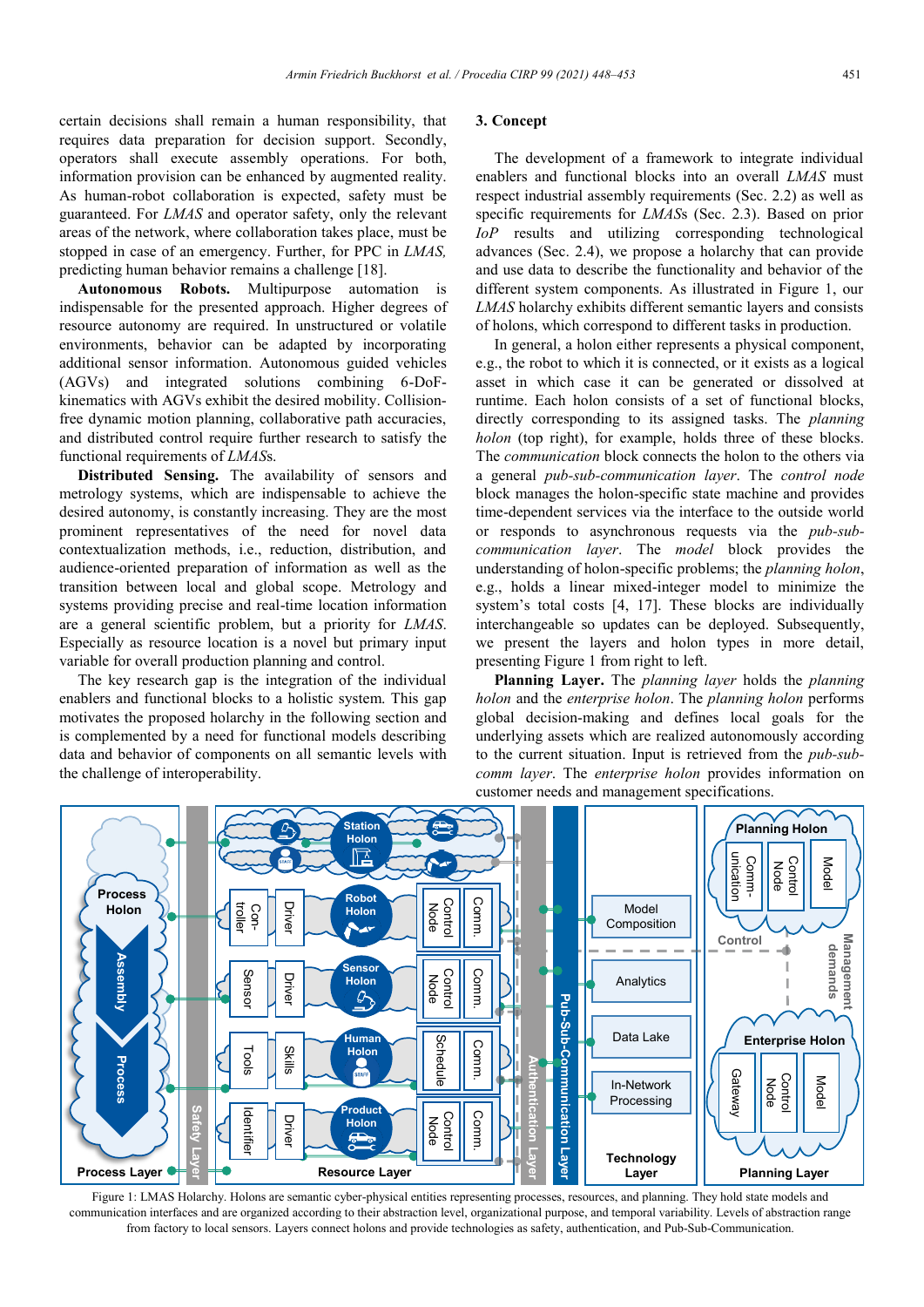**Technology Layer.** This layer encapsulates services that only exist in the cyber world and are aggregated logically. Elements of this layer do not execute individual goals but react to requests of connected holons. For instance, simultaneous requests of different holons to the same sensors could overload the network infrastructure; the technology layer provides required information by composing and aggregating information (*model composition*). Available unstructured information is stored in the *data lake* [26]. *Analytics* are deployed to extract meaningful knowledge for requesting holons. To serve time-critical requests with information from multiple assets, we make use of *in-network processing* [25], i.e., small pieces of functionality deployed on networking equipment.

**Pub-Sub-Comm-layer.** The holons work on drastically different time scales and, thus, have different understandings of when messages need to be received. To ensure robust communication, we consequently deploy a publish-subscribe architecture which detaches senders and receivers and provides asynchronous service. This layer is platformindependent to unify the requirements of the different entities ranging from simple sensors to high-end computation servers.

**Authentication Layer.** The *authentication layer* provides reliable authentication of the different communicating entities, independent of device-specific capabilities. The consequent identification of the entities further allows for apriori data scoping and reduction, e.g., for human-machine interaction. It also builds the basis for authorization: While product information shall be accessible cross-suppliers [27], robot control should be limited to the narrowest possible scope to ensure security and resilience. Other aspects involve data privacy and traceability, such that authentication and authorization interests are assumed for all holons and users.

**Resource Layer.** On the shop-floor level, all resources have a holonic representation entailing the communication (*Comm.*) and functional blocks (*Control Node/Schedule)*. The different physical resources are hereby represented by dedicated holon types (*robot*, *sensor*, *human*, and *product*), which can also be temporarily combined into logical *station holons* to allow for higher-level abstractions that are needed for the planning and control of assembly processes.

**Robot Holon.** This holon type represents stationary and mobile robots to execute transport or assembly operations. Their *control node* implements AI or ML algorithms to autonomously realize shifting planning goals. The *communication* block retrieves relevant location information from the *pub-sub layer*, either in uncontextualized form or with additional aggregation by the *technology layer*.

**Sensor Holon.** Sensor information is indispensable to provide real-world feedback to control loops. Most illustrative is the need for a spatial reference frame for assembly operations if fixed monuments are omitted owing to the clean floor approach. Distribution, heterogeneity, and stationoverarching of the individual sensors systems motivate the equitable holon definition: Resource abstraction (using system-specific drivers) is fostered by a measurand-oriented, model-based approach to sensor communication and control including a concise set of metrology-related metadata, e.g., timestamp, and unit. Mechanisms for global contextualization

of local measurements, historical data access, and streambased processing are part of the *technology layer*.

**Human Holon.** Ergonomic working conditions and data privacy need to be respected in *LMAS*s. The *human holon* is attached to the communication layer, so that working instructions are displayed on assistance systems at manual working stations. Information level of detail and frequency of occurrence respect individual skills and are adjusted based on the current (task status, strain, fatigue).

**Safety Layer.** The reliability of each machine and each data exchange, which could change or adapt the machine behavior, is a key factor when judging whether the system can be deployed in the production environment. Therefore, a *safety layer* has to supervise all system boundaries and interactions and has to provide functionalities for reliable communication in wireless or non-wireless *CPPS*s.

**Process Layer.** The different stakeholders or physical/ sensor holons have to be controlled to fulfill a certain process step concerning a certain product. Therefore, the process layer aggregates the states of all stakeholders and decides whether all requirements are fulfilled to trigger the next process step in a sequence of steps. Furthermore, sensor data can be used to adapt and optimize the process during runtime.

The proposed concept describes the basic structure, a *LMAS* can be built on. To show that this concept describes a feasible structure, it has to be challenged in real production environments. Therefore, first use case applications implementing this holarchy are introduced in the next section.

### **4. Towards Future Assembly**

To demonstrate the architectural advantages, we present three applications focusing on different layers and holons of the architecture. Those are part of ongoing research in the *IoP* and target different *LMAS* aspects. We illustrate the relation of each use case in the context of the LMAS holarchy.

**(i) Human working time prediction.** To include the capabilities of human operators in *LMAS*, a prediction of the duration of assigned tasks is required. The analysis of scheduled times for process step execution and captured real processing times show operator-dependent variations that can be captured in distribution functions. Generally, on a planning level, time prediction algorithms are based on Methods-Time-Measurement (MTM). The *data lake* provides the basis for predictions of task durations that have not been performed by the respective operator. By considering predetermined time measurements of task execution, uncertainty in prediction can be reduced. The prediction functionality is provided as a service in the *technology layer*, while the utilities to determine the individual performance of a person is captured in the *human holon*. The prediction is not limited to single working steps; it can be extended to whole tasks and task queues, if the operations in those tasks can be modeled with MTM. By updating the prediction for execution times for the task in real-time, the *human holon* is respected as a multipurpose asset by the *planning holon.* If considered beneficial regarding KPIs, human holons are re-assigned to other tasks.

**(ii) Car window assembly process.** A full automation scenario is the car window assembly presented in [11]. The